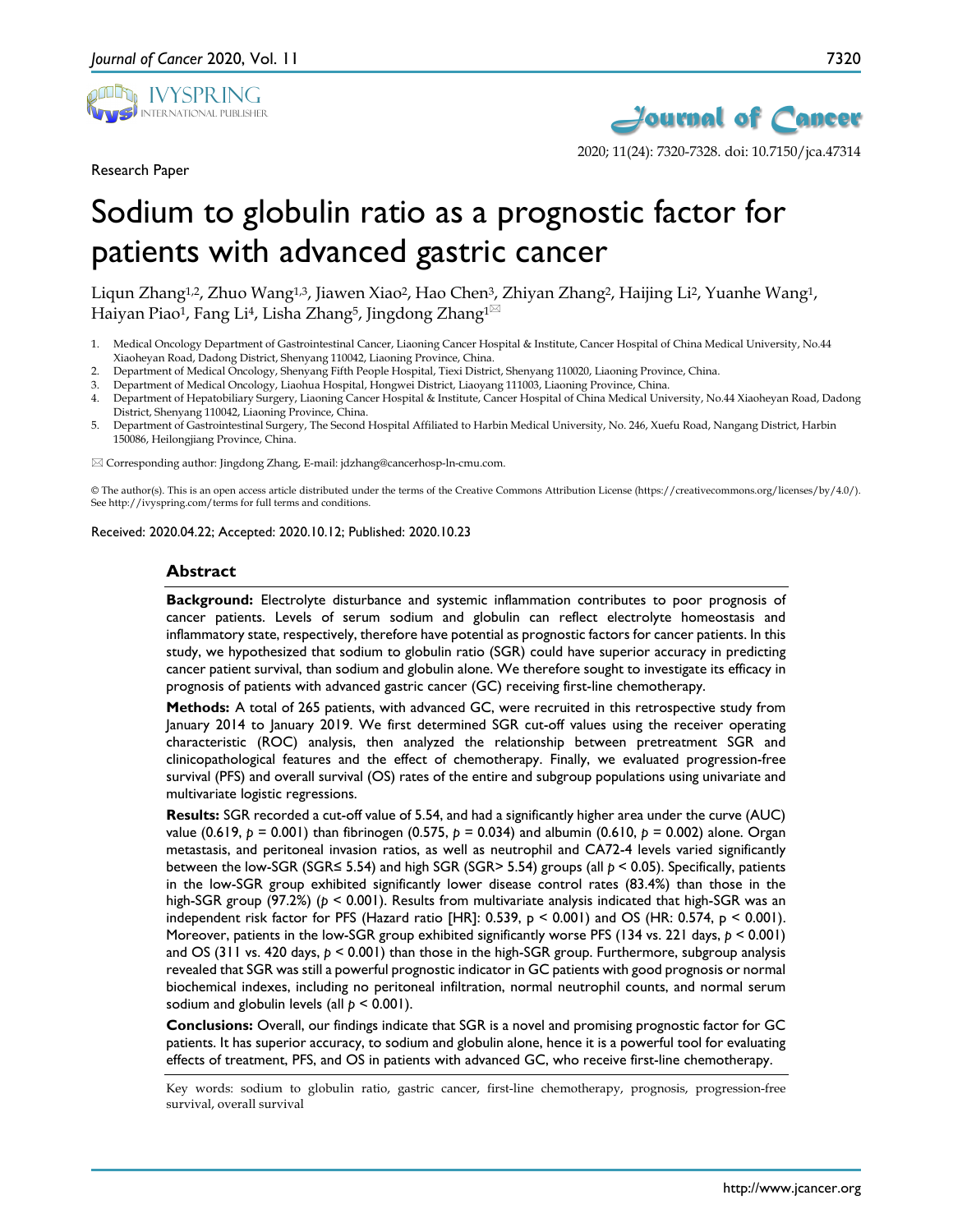# **Introduction**

Gastric cancer (GC), one of the most common malignancies, has been associated with high mortality rates [1]. Technological advancement in gastric cancer screening has significantly improved detection of early GC patients, resulting in a high (90%) five-year survival rate of early-stage GC patients, following curative treatment. However, for many patients with advanced stage GC, lack of or mild cancer symptoms at diagnosis, implies they cannot undergo curative resection. Despite numerous research efforts being directed towards development of various therapeutic strategies, the median survival rates for patients with advanced-stage GC remains at only 13 months[2]. To improve survival rates in this group of patients, it is imperative to identify novel and effective prognostic factors.

Previous studies have implicated various pathophysiological factors, such as electrolyte disturbance and systemic inflammation in poor outcomes of cancer patients [3-5]. In addition, serum sodium and globulin concentrations have been employed as biochemical indicators for routine laboratory tests. In fact, previous studies have shown that these indicators alone can objectively reflect electrolyte disturbance and inflammatory status of patients, thereby effectively predicting therapeutic response and prognosis of various tumors [6-9]. On the other hand, the ratio of sodium to globulin (SGR) may result in superior efficacy in predicting prognosis of cancer patients, than sodium and globulin alone. However, only a handful of studies have reported the use of SGR as a prognostic factor in cancer.

In this study, we evaluated the effect of SGR before first-line chemotherapy on treatment response, progression-free survival (PFS), and overall survival (OS) of patients with advanced GC.

# **Materials and Methods**

#### **Patients**

A total of 265 advanced GC patients, who received first-line chemotherapy upon admission to the Cancer Hospital of China Medical University, were enrolled in the study between January 2014 to January 2019. Patients were only included if they met the following criteria: (1) gastric cancer was confirmed pathologically; (2) metastasis was confirmed in organs using computed tomography (CT), magnetic resonance imaging (MRI) scans, or other imaging methods; (3) patients' TNM staging indicated that all cases were stage III-IV; (4) subjects completed no less than two cycles of first-line chemotherapy after the diagnosis of the disease; (5) patients had no acute

infection and received nutritional support; and (6) a majority of the patients were treated with a first-line cytotoxic drug: oxaliplatin, cisplatin, fluorouracil, and docetaxel. Ethical approval was obtained from the Cancer Hospital of China Medical University Ethics Committee, prior to conducting the study.

## **Definitions**

A blood sample was collected from each patient, one week prior to cancer treatment. Standard reference ranges for serum sodium, globulin, potassium, albumin, blood urea nitrogen (BUN), creatinine (CREA), hemoglobin, neutrophil counts, thrombocyte counts, carcinoembryonic antigen (CEA), carbohydrate antigen 19-9 (CA19-9) and carbohydrate antigen 72-4 (CA72-4) were 135-145 mmol/L, 20-35 g/L, 3.5-5.3 mmol/L, 35–55 g/L, 3.2-6.0 mmol/L, 59-105 µmoI/L, 115-155 g/L,  $1.8-6.3\times10^{9}/L$ ,  $100-300\times10^{9}/L$ , 0-5 ng/ml, 0-37 U/ml, and 0-6  $U/ml$ , respectively. In this study, we define the ratio of sodium (mmol/L) to globulin  $(g/L)$  as SGR.

We used the Response Evaluation Criteria in Solid Tumors (RECIST 1.1) to estimate the chemotherapy response, every 2-3 cycles, and followed the patients until death or the end of the follow-up period; January 2020. The primary study endpoints were PFS and OS, whereas secondary endpoint was the disease control rate (DCR). PFS was defined as the interval between first-line chemotherapy and disease progression or the last follow-up time without progression, whereas OS was defined as the time between date of first-line chemotherapy and mortality or the end of follow-up. On the other hand, DCR was defined as the rate of complete response (CR), partial response (PR), and stable disease (SD).

#### **Statistical analyses**

Statistical analyses were performed using GraphPad Prism (GraphPad Software, www. graphpad.com) and SPSS (SPSS Inc., Chicago, IL, USA) software. We used the receiver operating characteristic (ROC) curve to calculate the cut-off values for SGR, sodium, and globulin. Additionally, we performed chi-square and Mann–Whitney U-tests to determine statistically significant differences between low- and high-SGR groups. Analysis of OS and PFS was performed using univariate and multivariate analyses. Furthermore, the Kaplan– Meier method and Log-rank test were used to plot survival curves and for comparisons, respectively. Data followed by *p*-value less than 0.05 were considered statistically significant.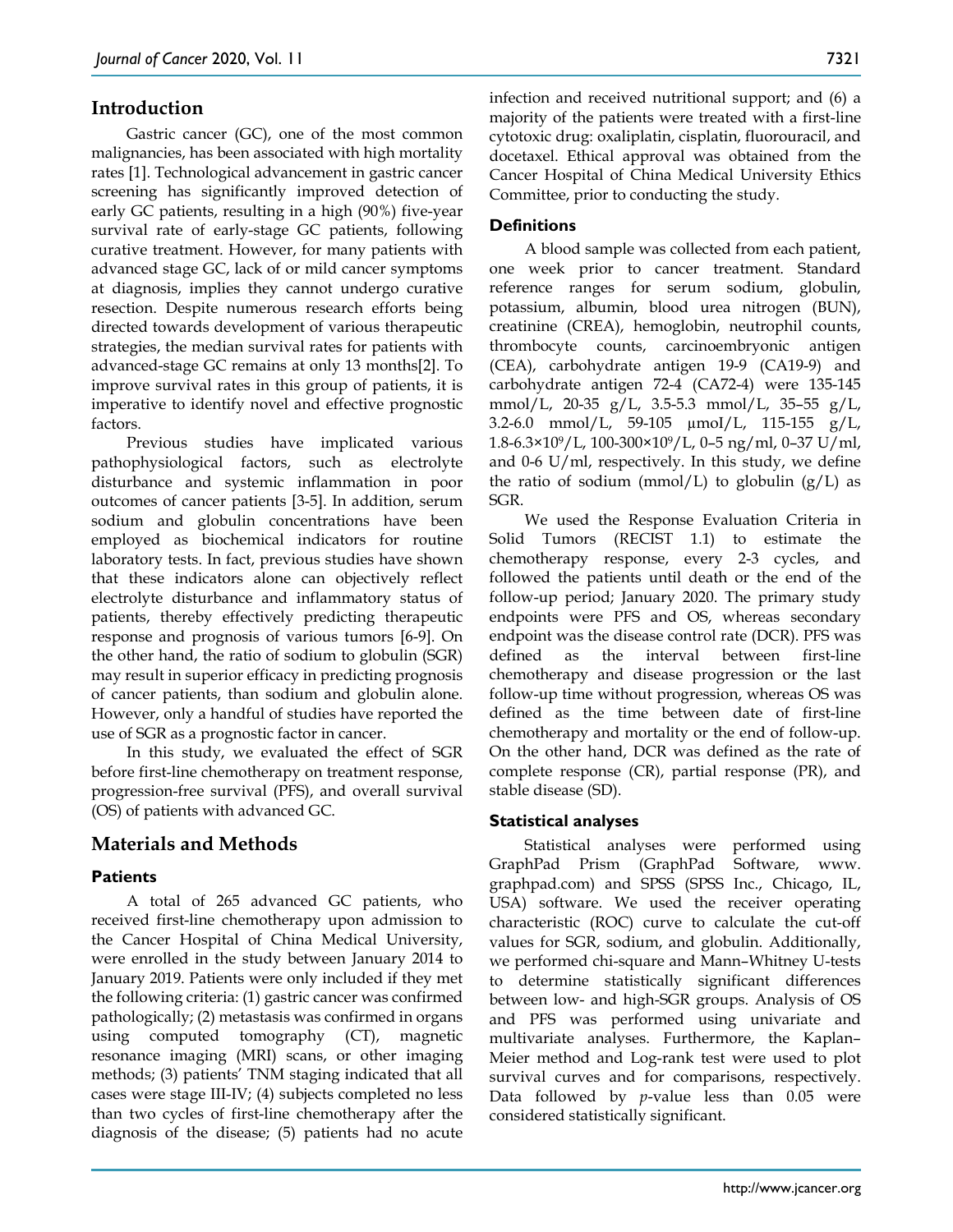#### **Results**

## **Optimal cut-off values and patient stratification**

We used ROC curves to determine the optimal cut-off values for SGR, sodium, and globulin, (test) and OS (state) variables. Summarily, SGR, sodium, and globulin had optimal values of 5.54, 142.92, and 28.65, respectively. Moreover, we found AUC values of 0.619 (*p* = 0.001), 0.575 (*p* = 0.034) and 0.610 (*p* = 0.002) for SGR, sodium and globulin, respectively. The higher AUC in SGR indicated better prognostic accuracy in this variable, relative to the others. Consequently, participants with SGR > 5.54 were placed into the high-group, whereas those with a lower value stratified into the low-group (**Figure 1**).

#### **Correlation between clinicopathological features and SGR**

The median age of participants in our study cohort was 60 years, with 66.0% of all enrolled patients male. At the time of GC diagnosis, 33.6% of the patients had manifested metastases in more than one organ, 29.8% had developed peritoneal carcinomatosis, whereas 77.4% were found with stage IV gastric cancer. Analysis of the relationship between SGR levels and different patients' clinicopathological features revealed that those with low-SGR were more likely to have metastasis in no less than 2 organs (*p* = 0.007), peritoneal invasion (*p* < 0.001), higher neutrophil levels ( $p < 0.001$ ) and CA72-4 ( $p = 0.014$ ) (**Table 1 and Figure 2**).



|  |  |  |  |  |  |  |  |  |  |  | Figure 1. Profiles of globulin, sodium, and sodium to globulin ratio (SGR) in patients with advanced gastric cancer using ROC curves. |
|--|--|--|--|--|--|--|--|--|--|--|---------------------------------------------------------------------------------------------------------------------------------------|
|--|--|--|--|--|--|--|--|--|--|--|---------------------------------------------------------------------------------------------------------------------------------------|

|  |  |  |  | Table 1. Relationship between the pretreatment SGR and clinicopathological features |  |
|--|--|--|--|-------------------------------------------------------------------------------------|--|
|--|--|--|--|-------------------------------------------------------------------------------------|--|

|                                                 | Total             | Low-SGR          | High-SGR         | $p$ -value  |
|-------------------------------------------------|-------------------|------------------|------------------|-------------|
| Total (n)                                       | 265               | 157              | 108              |             |
| Age (years, median)                             | $60.0(52.5-65)$   | $60(53.0-64.0)$  | $60(52.0-66.8)$  | 0.435       |
| Sex(n)                                          |                   |                  |                  |             |
| Male                                            | 175 (66.0%)       | 106 (67.5%)      | 69 (63.9%)       | 0.540       |
| Female                                          | 90 (34.0%)        | 51 (32.5%)       | $39(36.1\%)$     |             |
| Body Mass Index (kg/m <sup>2</sup> , median)    | $21.6(19.6-23.6)$ | 22.0 (19.8-23.9) | 21.4 (19.4-23.2) | 0.152       |
| ECOG(n)                                         |                   |                  |                  |             |
| $0 - 1$                                         | 225 (84.9%)       | 134 (85.4%)      | 91 (84.3%)       | 0.807       |
| $\geq$ 2                                        | $40(15.1\%)$      | $23(14.6\%)$     | 17 (15.7%)       |             |
| Histological type (n)                           |                   |                  |                  |             |
| Well, Moderately                                | 75 (28.3%)        | 39 (24.8%)       | 36 (33.3%)       | 0.132       |
| Poorly, Mucinous                                | 190 (71.7)        | 118 (75.2%)      | 72 (66.7%)       |             |
| The number of organs affected by metastasis (n) |                   |                  |                  |             |
| $0 - 1$                                         | 176 (66.4%)       | 94 (59.9%)       | 82 (75.9%)       | 0.007       |
| $\geq$ 2                                        | 89 (33.6%)        | $63(40.1\%)$     | $26(24.1\%)$     |             |
| Peritoneal metastasis (n)                       |                   |                  |                  |             |
| <b>YES</b>                                      | 79 (29.8%)        | 61 (38.9%)       | 18 (16.7%)       | ${}< 0.001$ |
| NO.                                             | 186 (70.2%)       | $96(61.1\%)$     | 90 (83.3%)       |             |
| TNM stage (n)                                   |                   |                  |                  |             |
| Ш                                               | 60(22.6%)         | $30(19.1\%)$     | 30(27.8%)        | 0.098       |
| IV                                              | 205 (77.4%)       | 127 (80.9%)      | 78 (72.2%)       |             |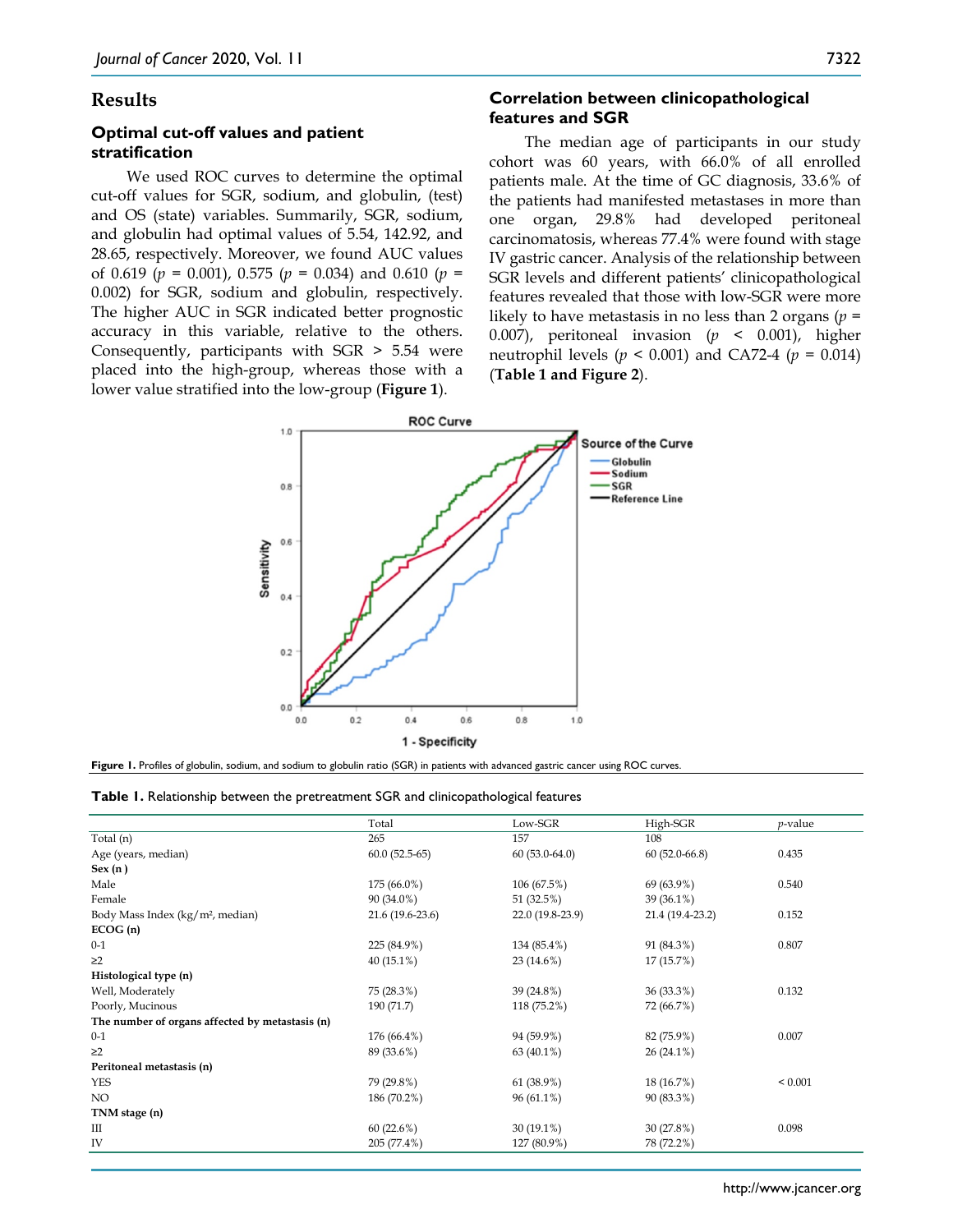|                                      | Total               | Low-SGR             | High-SGR            | <i>p</i> -value |
|--------------------------------------|---------------------|---------------------|---------------------|-----------------|
| Blood parameters and index (median)  |                     |                     |                     |                 |
| Albumin $(g/L)$                      | $40.0(37.0-42.3)$   | $40.1(37.0-42.2)$   | 39.9 (36.0-43.0)    | 0.631           |
| BUN (mmol/L)                         | $5.2(4.2-6.5)$      | $5.3(4.2-6.5)$      | $5.2(4.3-6.8)$      | 0.804           |
| CREA (µmol/L)                        | $61.5(50.1-72.2)$   | $61.5(48.2-73.0)$   | $61.4(52.7-71.0)$   | 0.656           |
| Potassium (mmol/L)                   | $4.2(3.9-4.4)$      | $4.2(3.9-4.4)$      | $4.2(3.9-4.5)$      | 0.758           |
| Neutrophil counts $(\times 10^9/L)$  | $3.8(3.0-5.1)$      | $4.1(3.3-5.3)$      | $3.5(2.6-4.5)$      | ${}_{0.001}$    |
| Thrombocyte counts $(\times 10^9/L)$ | 257.0 (196.0-332.5) | 266.0 (198.5-341.5) | 250 (192.3-313.5)   | 0.145           |
| Hemoglobin $(g/L)$                   | 122.0 (105.0-139.0) | 123.0 (106.0-140.0) | 121.0 (102.0-136.8) | 0.161           |
| $CEA$ (ng/mL)                        | $3.8(1.6-13.0)$     | $4.1(1.9-11.1)$     | $3.3(1.2 - 15.7)$   | 0.396           |
| $CA19-9$ (U/mL)                      | 20.4 (8.1-122.4)    | $21.4(8.6-154.0)$   | $16.0(7.6-75.1)$    | 0.235           |
| $CA72-4$ (U/mL)                      | $8.5(2.4-24.1)$     | $10.6(3.2-37.8)$    | $5.4(2.1-20.2)$     | 0.014           |

SGR: sodium to globulin ratio; ECOG: Eastern Cooperative Oncology Group; TNM: Tumor-Node-Metastasis; CEA: carcinoembryonic antigen; CA19-9: carbohydrate antigen 19-9; CA 72-4: carbohydrate antigen 72-4.



**Figure 2.** Relationship between the pretreatment sodium to globulin ratio (SGR) and (**A**) the number of metastatic organs, (**B**) peritoneal metastasis, (**C**) neutrophil count, and (**D**) carbohydrate antigen (CA) 72-4 level. \* *p* < 0.05, \*\* *p* < 0.01, \*\*\* *p* < 0.001.

#### **Relationship between SGR and response to first-line chemotherapy**

We found no patients with CR after first-line chemotherapy. However, patients in the high-SGR group exhibited higher proportions of SD and PR and lower proportions of PD  $(p = 0.001)$  relative to those in the low-SGR group. During first-line treatment, DCR rates of 97.2 and 83.4% (*p* < 0.001) were recorded in the high- and low-SGR groups, respectively (**Figure 3**).

#### **Prognostic factors predict patient survival**

Results from univariate analyses revealed that SGR  $(p \le 0.001)$ , number of metastatic organs  $(p =$ 0.004), peritoneal metastasis (*p* < 0.001), CA72-4 (*p* = 0.006), and neutrophil counts  $(p = 0.012)$  were prognostic factors for PFS in the studied patients. On the other hand, multivariate analysis showed that SGR > 5.54 (Hazard ratio [HR]: 0.539, *p* < 0.001), no peritoneal metastasis (HR:  $0.701$ ,  $p = 0.031$ ), and normal neutrophil counts (HR: 0.673, *p* = 0.042) had independent positive effects on PFS (**Table 2**). With regards to OS, results from univariate analyses indicated that SGR (*p* < 0.001), histological type (*p* = 0.016), number of metastatic organs  $(p = 0.012)$ , peritoneal metastasis (*p* < 0.001), and neutrophil counts  $(p = 0.042)$  were prognostic factors. On the other hand, multivariate analyses revealed that SGR > 5.54 (HR: 0.574, *p* < 0.001), no peritoneal metastasis (HR: 0.655,  $p = 0.008$ ) were independent prognostic factors for superior OS (**Table 3**).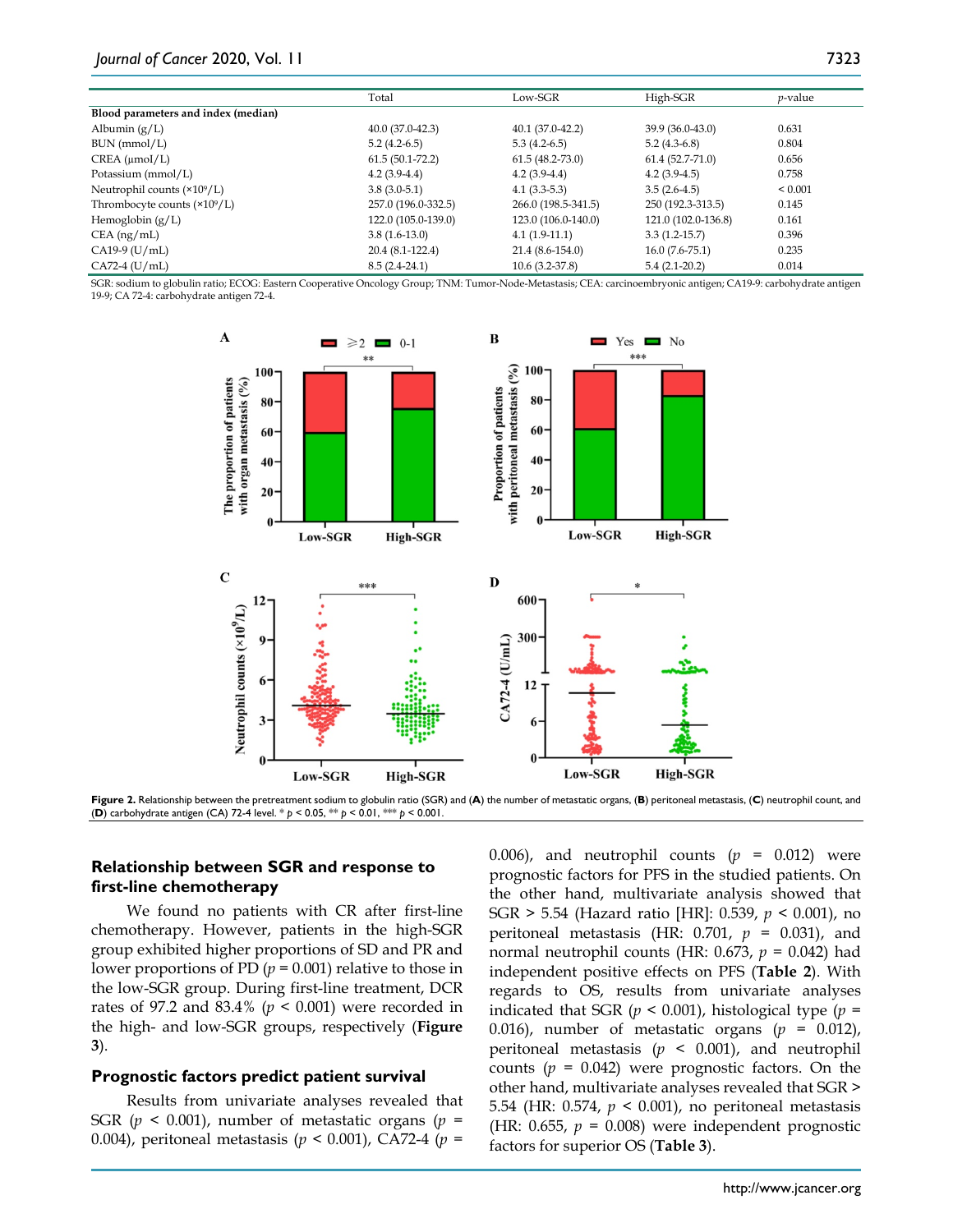

**Figure 3.** Relationship between pretreatment sodium to globulin ratio (SGR) and (**A**) progressive disease (PD), stable disease (SD), partial response (PR) and (**B**) disease control

rate (DCR). \*\* *p* < 0.01, \*\*\* *p* < 0.001.

**Table 2.** Correlations between PFS and SGR and other clinicopathological factors

|                                     | Univariate analysis |                           |  | Multivariate          |                                 |            |  |
|-------------------------------------|---------------------|---------------------------|--|-----------------------|---------------------------------|------------|--|
|                                     |                     |                           |  | analysis              |                                 |            |  |
|                                     | Hazard 95% CI       |                           |  | p-value Hazard 95% CI |                                 | $p$ -value |  |
|                                     | ratio               |                           |  | ratio                 |                                 |            |  |
| Age ( $\geq 60$ years)              | 0.965               | 0.757-1.231 0.774         |  |                       |                                 |            |  |
| Sex (male)                          | 1.067               | 0.825-1.379 0.623         |  |                       |                                 |            |  |
| Body Mass Index                     | 0.868               | 0.607-1.242 0.439         |  |                       |                                 |            |  |
| $($ < 18.5 kg/m <sup>2</sup> $)$    |                     |                           |  |                       |                                 |            |  |
| $ECOG \, (\geq 2)$                  | 1.032               | 0.736-1.446 0.856         |  |                       |                                 |            |  |
| Histological type                   | 1.283               | 0.980-1.679 0.070         |  | 1.214                 | 0.924-1.596 0.164               |            |  |
| (Poorly, Mucinous)                  |                     |                           |  |                       |                                 |            |  |
| The number of organs                | 1.462               | 1.131-1.890 0.004         |  | 1.320                 | 0.984-1.770 0.064               |            |  |
| affected by metastasis              |                     |                           |  |                       |                                 |            |  |
| (22)                                |                     |                           |  |                       |                                 |            |  |
| Peritoneal metastasis               | 0.519               | $0.397 - 0.679 \le 0.001$ |  | 0.701                 | 0.508-0.967 0.031               |            |  |
| (NO)                                |                     |                           |  |                       |                                 |            |  |
| TNM stage (IV)                      | 1.237               | 0.925-1.655 0.151         |  | 0.892                 | 0.643-1.237 0.494               |            |  |
| CEA (> 5 ng/mL)                     | 1.193               | 0.931-1.529 0.162         |  | 1.195                 | 0.914-1.562 0.192               |            |  |
| $CA19-9$ ( $>37$ U/mL)              | 1.060               | 0.826-1.361 0.648         |  |                       |                                 |            |  |
| $CA72-4 (> 6 U/mL)$                 | 1.420               | 1.108-1.821 0.006         |  | 1.177                 | 0.902-1.535 0.231               |            |  |
| Normal neutrophil                   | 0.622               | 0.430-0.899 0.012         |  | 0.673                 | 0.460-0.985 0.042               |            |  |
| counts ( $\leq 6.3 \times 10^9$ /L) |                     |                           |  |                       |                                 |            |  |
| Hemoglobin (< 115                   | 0.881               | 0.685-1.132 0.322         |  |                       |                                 |            |  |
| g/L                                 |                     |                           |  |                       |                                 |            |  |
| CCD > 5.54                          | 0.471               | 0.3650607 < 0.0010520     |  |                       | $0.411 \times 706 \times 0.001$ |            |  |

SGR > 5.54 0.471 0.365-0.607 < 0.001 0.539 0.411-0.706 < 0.001 SGR: sodium to globulin ratio; ECOG: Eastern Cooperative Oncology Group; TNM: Tumor-Node-Metastasis; CEA: carcinoembryonic antigen; CA19-9: carbohydrate antigen 19-9; CA 72-4: carbohydrate antigen 72-4; CI: confidence interval.

The median PFS and OS of the cases enrolled in this study were 173 and 345 days, respectively. Patients in the high-SGR group had a significantly longer median PFS (221 vs. 134 days, *p* < 0.001) and OS (420 vs. 311 days, *p* < 0.001) than those in the low-SGR group, respectively (**Figure 4**).

#### **Subgroup analysis**

Preliminary analysis indicated that no peritoneal infiltration and normal neutrophil counts (≤  $6.3\times10^{9}$ /L) were a protection factor for patient survival. Consequently, we assessed whether SGR validates prognosis determined by no peritoneal infiltration and normal neutrophil counts. Interestingly, patients in the high-SGR group, across

no peritoneal metastasis and normal neutrophil count subgroups, still have prolonged PFS and OS relative to those in the low-SGR group (all  $p < 0.001$ ). We hypothesized that clinicians may inadvertently ignore potentially critical patients with normal biochemical indexes. Consequently, we investigated whether SGR is a reliable prognostic indicator for patients with normal serum sodium (135-145 mmol/L) and globulin (20-35 g/L) levels. Summarily, patients in the high-SGR group, with normal serum sodium and globulin levels, still exhibited favorable prognosis compared with those in the low-SGR group (all *p* < 0.001) (**Figure 5**).

**Table 3.** Correlations between OS and SGR and other clinicopathological factors

|                                                          | Univariate analysis    |                                             |        | Multivariate<br>analysis       |                         |                 |  |
|----------------------------------------------------------|------------------------|---------------------------------------------|--------|--------------------------------|-------------------------|-----------------|--|
|                                                          | Hazard 95% CI<br>ratio |                                             |        | p-value Hazard 95% CI<br>ratio |                         | <i>p</i> -value |  |
| Age ( $\geq 60$ years)                                   | 0.788                  | 0.617-1.006 0.056                           |        | 0.933                          | 0.720-1.210 0.601       |                 |  |
| Sex (male)                                               | 1.063                  | 0.823-1.373 0.640                           |        |                                |                         |                 |  |
| Body Mass Index (<18.5<br>$\text{kg}/\text{m}^2$         | 1.106                  | 0.774-1.580 0.581                           |        |                                |                         |                 |  |
| ECOG (≥ 2)                                               | 1.096                  | 0.782-1.535 0.595                           |        |                                |                         |                 |  |
| Histological type<br>(Poorly, Mucinous)                  | 1.390                  | 1.063-1.819 0.016                           |        | 1.272                          | 0.969-1.670 0.083       |                 |  |
| The number of organs<br>affected by metastasis<br>(22)   | 1.395                  | 1.076-1.810 0.012                           |        | 1.231                          | 0.932-1.627 0.143       |                 |  |
| Peritoneal metastasis<br>(NO)                            | 0.560                  | $0.428 - 0.733$ < 0.001                     |        | 0.655                          | 0.481-0.894 0.008       |                 |  |
| TNM stage (IV)                                           | 1.177                  | 0.881-1.572 0.270                           |        |                                |                         |                 |  |
| $CEA (> 5$ ng/mL)                                        | 1.193                  | 0.932-1.526 0.161                           |        | 1.285                          | 0.986-1.674 0.063       |                 |  |
| $CA19-9$ ( $> 37$ U/mL)                                  | 1.134                  | 0.883-1.455 0.324                           |        |                                |                         |                 |  |
| $CA72-4 (> 6 U/mL)$                                      | 1.243                  | 0.974-1.587 0.081                           |        | 0.987                          | 0.755-1.290 0.922       |                 |  |
| Normal neutrophil<br>counts ( $\leq 6.3 \times 10^9$ /L) | 0.681                  | 0.471-0.986 0.042                           |        | 0.772                          | 0.522-1.139 0.192       |                 |  |
| Hemoglobin (< 115<br>$g/L$ )                             | 0.857                  | 0.667-1.101 0.228                           |        |                                |                         |                 |  |
| SGR > 5.54                                               | 0.485                  | $0.375 - 0.628$ < 0.001                     |        | 0.574                          | $0.437 - 0.756$ < 0.001 |                 |  |
| $\sim$                                                   |                        | $\mathbf{u}$ moon $\mathbf{v}$ $\mathbf{v}$ | $\sim$ |                                |                         |                 |  |

SGR: sodium to globulin ratio; ECOG: Eastern Cooperative Oncology Group; TNM: Tumor-Node-Metastasis; CEA: carcinoembryonic antigen; CA19-9: carbohydrate antigen 19-9; CA 72-4: carbohydrate antigen 72-4; CI: confidence interval.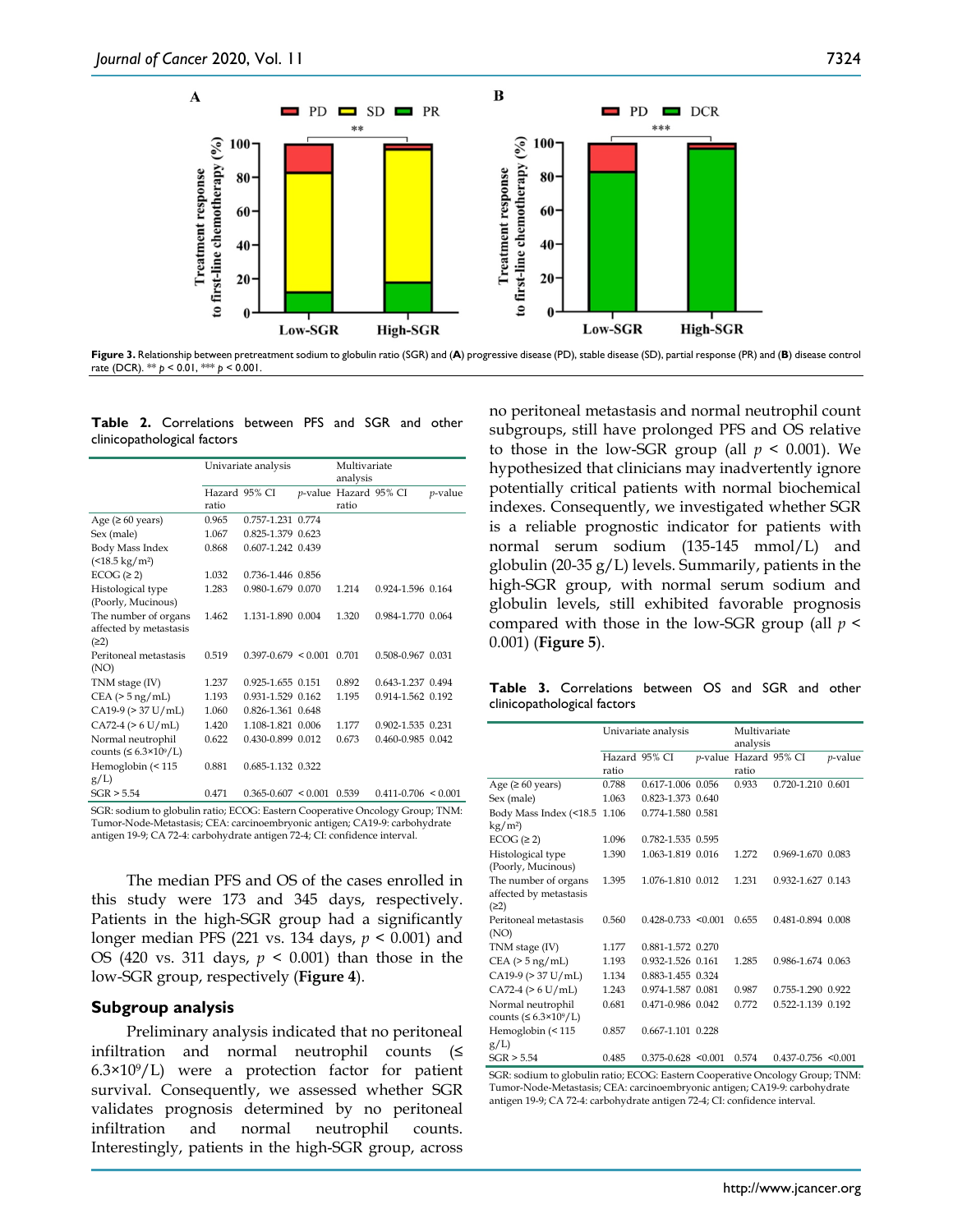

## **Discussion**

Numerous research efforts on prognostic cancer markers have generated a series of indicators for evaluating survival of patients with different tumors, such as gastric cancer [10-13]. Serum sodium and globulin concentration alone are cheap and readily available routine blood examination strategies that effectively reflect outcomes and survival rates of patients with diverse malignancies, including gastric cancer [8, 9, 14-17]. A combination of sodium and globulin, commonly termed sodium to globulin ratio, exhibits superior prognostic accuracy and precision relative to that of sodium and globulin alone. However, nothing is known regarding the relationship between SGR parameters and clinical outcomes. The current study, therefore, sought to validate SGR as a prognostic factor for cancer patients. To the best of our knowledge, this is the first study reporting that high-SGR GC patients, receiving first-line chemotherapy, have better DCR rates than low-SGR counterparts. This affirms the importance of SGR as an independent prognostic factor for PFS and OS in patients with advanced GC. In addition, our results revealed SGR was still a superior prognostic factor, owing to excellent prognosis, based on normal neutrophil counts, serum sodium and globulin level, and without peritoneal metastasis, in patients with advanced GC.

Electrolyte disturbance represents one of the complications for patients with malignancies. Previous studies have implicated sodium reduction in occurrence of this complication, which is associated with poor prognosis in cancer patients [3]. In addition, studies have shown that nearly 47% of patients with different malignant diseases exhibit a decrease in serum sodium levels, which is closely related to poor prognosis [6]. Functionally, abnormal functioning of several pumps or ion channels across various types of cancer could lead to disease development and progression [18]. For example, studies have reported an association between signal transduction of serum and glucocorticoid-induced protein kinase 1 (SGK1) with occurrence and progression of malignancies, including gastric cancer [19]. Similarly, a reduction in sodium levels was found to affect maintenance (or enhancement) of SGK1 signaling, indirectly maintaining the tumor-promoting activity of SGK1 [20]. In addition, several studies have demonstrated that Voltage-gated Na (+) channels (VGSC) implicated in the excitability and action potential conduction were involved in the progression of lung, prostate, breast and gastric cancers [21]. In addition, Carrie et al. [22] reported upregulation of VGSC in aggressive tumor cell lines, with its activation found to mediate the invasive potential of cancer cells. Recently, sodium was implicated in immune response processes. For example, Sodium-related receptor potential channels reportedly triggered T cell activation and innate response [23]. Previous studies have also shown that sodium impedes differentiation of macrophages into M2 subtypes with immunosuppressive characteristics, while promoting formation of anti-tumoral M1 phenotypic macrophages. Specifically, a decrease in sodium concentration resulted in production of more M2 macrophages and formation of an immunosuppressive microenvironment, which contributed to chemoresistance [24-28]. These findings indicate that chemotherapy may generate poor outcomes in GC patients with hyponatremia.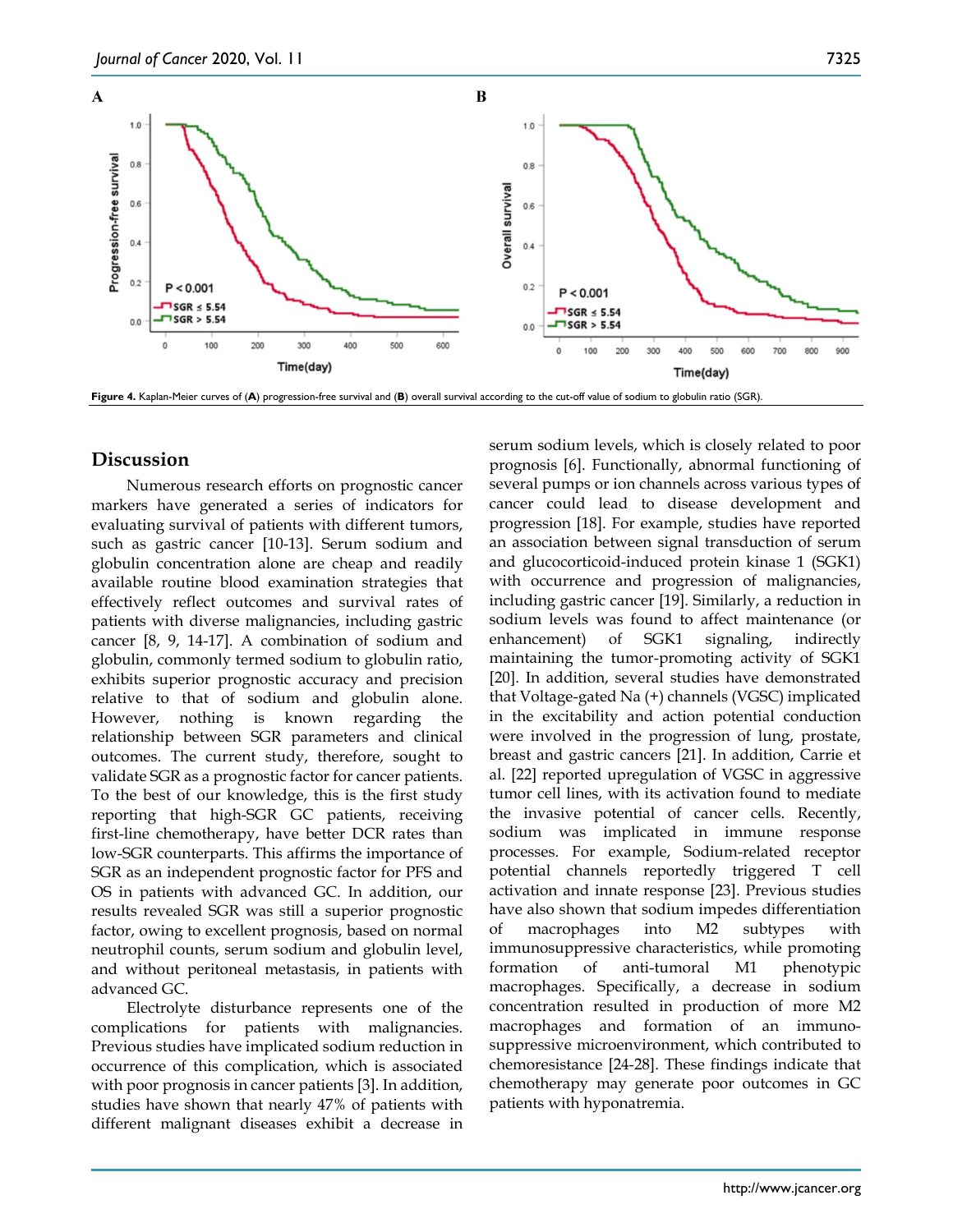















 $1.0$ Normal serum globulin level  $_{0.8}$ Overall survival  $0.6\,$  $0.4\,$  $0.2$  $P < 0.001$ 

500

Time(day)

600

700 800

 $-$  SGR  $\leq$  5.54<br> $-$  SGR > 5.54

100

200 300 400

 $\mathsf 0$ 

 $0.0$ 



 $\bf H$ 

900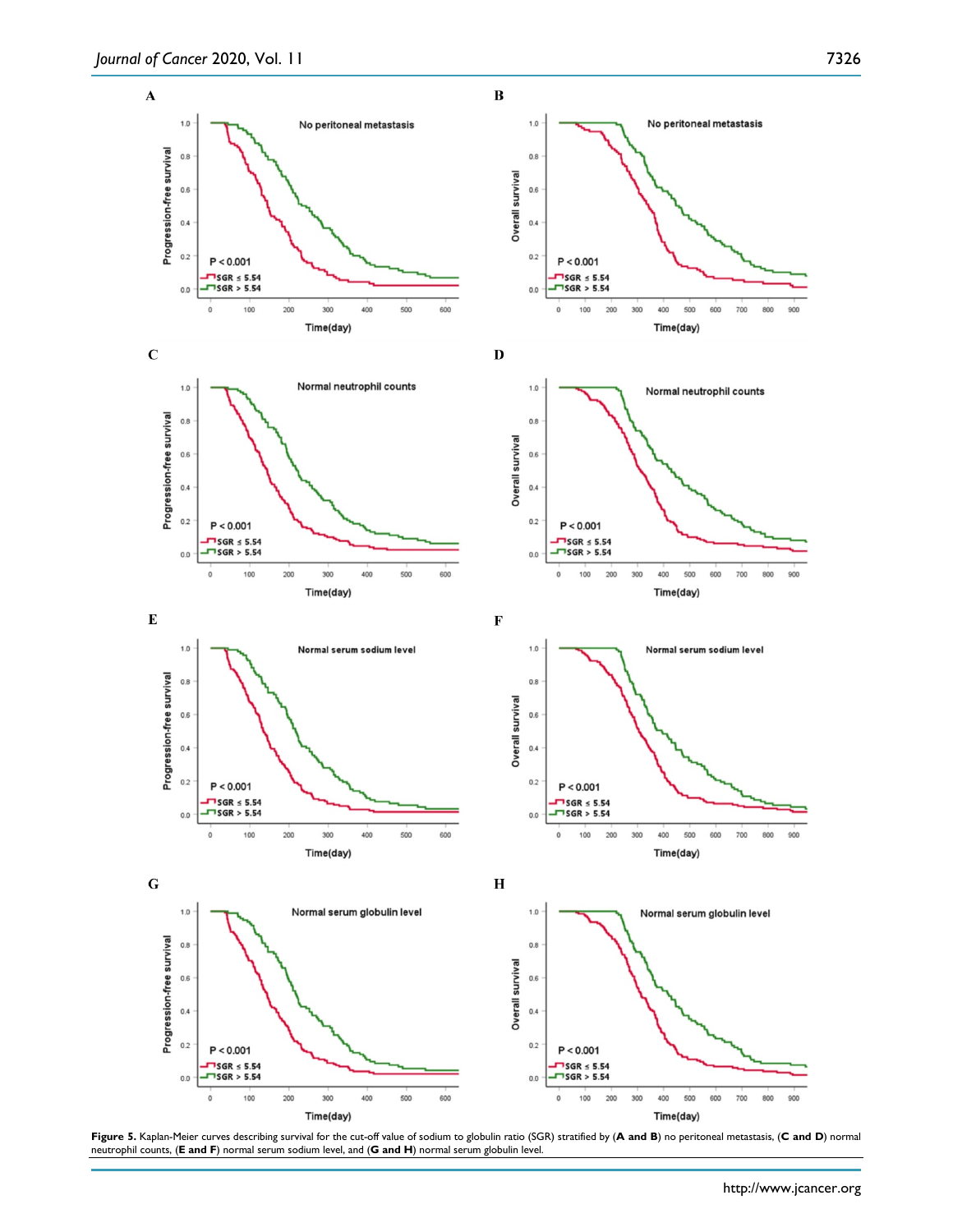Abundance of inflammatory cells and their products in the tumor microenvironment has been described as the driving factor for formation and progression of tumors [29]. Similarly, an increase hepatocyte-derived globulin levels has been reported following inflammatory response [30]. Functionally, globulin contains most of the pro-inflammatory proteins, including alpha1-globulin, C-reactive protein (CRP), and complement 3 (C3). Several reports have shown that an abnormal increase in these biomarkers has profound negative effects on cancer patients. For example, Qu et al. [31] reported that higher serum α1-globulin was associated with higher pathological stage and poor tumor status. Consequently, serum α1-globulin was found to be an independent prognostic factor for short recurrence survival and overall survival in non-small cell lung cancer. Similarly, Allin et al. [32] showed that people with high CRP levels, across a general population, had a 1.3-fold higher risk of any type of cancer as well as a 2-fold higher risk of lung cancer. Among cancer patients, those with high CRP levels had 80% risk of premature death, whereas those with elevated CRP levels with invasive breast cancer had a 1.7-fold risk of tumor-related death. In addition, Shimura et al. [33] demonstrated that serum CRP levels, before chemotherapy, might be a potential prognostic factor for metastatic GC, whereas Boire et al. [34] reported upregulation of C3 in leptomeningeal metastatic models, a common fatal condition, and further proved that this was essential for the spread of cancer cells in the leptomeningeal space. The aberrant expression of C3 from cancer cells indicates the relapse of the leptomeninges, with blocking of C3 signal found to effectively inhibit leptomeningeal metastasis. A recent study on GC has shown that C3 deposited in the tumor microenvironment can independently activate the JAK2/STAT3 pathway, and promote tumor progression, indicating its potential as a prognostic factor for patients with gastric cancer [35].

Despite the potential for sodium and globulin alone as prognostic markers for patients with malignancies, these variables are easily influenced by fluid retention and body fluid loss. To circumvent this issue, we evaluated SGR and found it to be a more powerful prognostic factor than sodium and globulin alone owing to higher AUC and lower *p* values in the ROC curve. This possibly reduces the adverse effects of other pathophysiological situations thereby improving its prognostic accuracy.

To our knowledge, this is the first study implicating SGR as a prognostic marker for advanced GC patients. Our findings not only indicate the benefits of first-line chemotherapy, but also the survival of patients. Notably, SGR may still be an

effective prognostic predictor for patients with relatively good clinical outcomes. Taken together, these findings are expected to improve prognosis of GC patients and elucidate the actual disease mechanisms. Moreover, our results are expected to guide clinicians during patient identification as well as development of appropriate treatment therapies.

The study had some limitations. Firstly, this was a retrospective study. A randomized controlled approach may be appropriately convincing. Secondly, only sodium and globulin, but not other indicators that contribute to electrolyte disturbance and systemic inflammation, were detected in this study. It is therefore not clear whether these are better prognostic factors. In future, longer follow-up times and detection indexes are needed to supplement these results. Thirdly, although we have described possible mechanisms of action that enable sodium and globulin to be used as prognostic factors in GC cancer patients, biological mechanisms underlying the prognostic role of electrolyte disorders and systemic inflammatory factors remain unknown. Further studies are therefore required on that front.

## **Conclusion**

SGR, before first-line chemotherapy, is a cheap, universally available, and easily applicable marker that can effectively predict sensitivity to chemotherapy. This factor is also an independent and reliable prognostic factor for PFS and OS in patients with advanced GC.

# **Acknowledgments**

This study was supported by the National Key R and D Program of China (Grant #2018YFC1311600), the Scientific research foundation for the introduction of talents, Liaoning Cancer Hospital & Institute (No. Z1702), the Science and Technology Planning Project of Liaoning Province of China (No. 201800449), the Science and Technology Planning Project of Shenyang (No.191124088), and the National Natural Science Foundation of China (No. 81372532).

# **Competing Interests**

The authors have declared that no competing interest exists.

#### **References**

- 1. Bray F, Ferlay J, Soerjomataram I, Siegel RL, Torre LA, Jemal A. Global cancer statistics 2018: GLOBOCAN estimates of incidence and mortality worldwide for 36 cancers in 185 countries. CA Cancer J Clin. 2018; 68: 394-424.
- 2. Bang YJ, Van Cutsem E, Feyereislova A, Chung HC, Shen L, Sawaki A, et al. Trastuzumab in combination with chemotherapy versus chemotherapy alone for treatment of HER2-positive advanced gastric or gastro-oesophageal junction cancer (ToGA): a phase 3, open-label, randomised controlled trial. Lancet (London, England). 2010; 376: 687-97.
- 3. Rosner MH, Dalkin AC. Electrolyte disorders associated with cancer. Advances in chronic kidney disease. 2014; 21: 7-17.